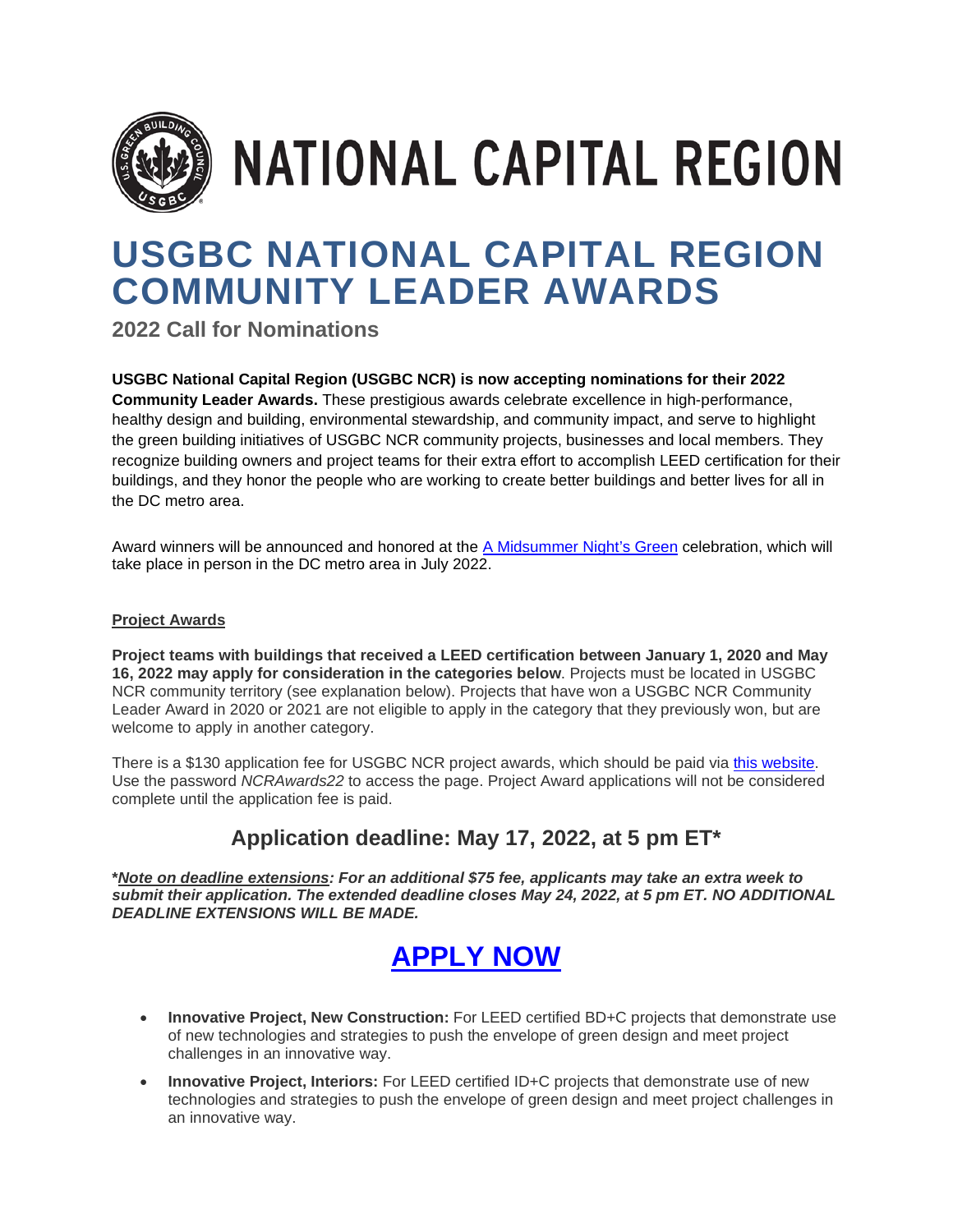- **Innovative Project, Existing Building Performance:** For LEED certified Existing Buildings Operations and Maintenance projects that demonstrate significant achievements in building performance or occupant satisfaction through the implementation of healthy and sustainable operations and maintenance solutions, policies, practices and technologies.
- **Innovative Project, Residential:** For LEED certified residential projects (inclusive of singlefamily homes and low/mid/high-rise multifamily or mixed-use projects) that demonstrate use of new technologies and strategies to push the envelope of green design and meet project challenges in an innovative way.
- **Innovative Project, Neighborhood Development -** Applies to projects certified under the USGBC's Neighborhood Development rating system, including new land development projects or redevelopment projects containing residential uses, nonresidential uses, or a mix.
- **Innovative Project, Health and Wellness in the Built Environment:** For projects that have demonstrated advanced commitment to health and wellness in the built environment. Projects must be certified under the LEED or WELL rating systems or utilizing Arc Re-entry to apply in this category.
- **Climate Champion:** For LEED or LEED Zero certified projects that demonstrate advanced design solutions or approaches to addressing climate change through carbon tracking and reduction technologies and/or strategies. Examples include achieving LEED Zero Energy or Carbon, achievement of LEED LCA credits, or otherwise demonstrating carbon savings in operations through the Arc platform.
- **Green Schools Award:** For a LEED certified K-12 school OR certified higher education buildings that demonstrates sustainable leadership in design, facility operations, and student & community engagement.
- **Rise to the Challenge Award:** For existing building projects that overcame significant obstacles to major building renovations, or otherwise implemented innovative technologies or operating strategies. Challenges may have included renovating affordable housing projects, historic preservation, large or campus scale projects, or community owned projects that had significant limitations (cost or other). *Projects eligible in this are certified under LEED OR any GBCI third party green building rating system, such as: SITES (Sustainable Sites Initiative), PEER, TRUE or Parksmart, OR are utilizing Arc for performance tracking without certification.*
- **Judge's Choice Award:** This award may be given at the discretion of our judging panel to a project deserving special recognition for demonstrating exception performance or community impact. All submitted projects are eligible or this award, which cannot be individually applied for. Projects recognized in this category cannot win in any other category, with exception of the People's Choice award.
- **People's Choice Award:** All projects that apply for a USGBC NCR Community Leader Award in a category above may also choose to be considered in this category by indicating you wish to participate in the People's Choice Award on our application and submitting additional materials. Projects cannot be submitted to the People's Choice category without also being submitted for another Project Award. The winner will be selected by attendee vote at our annual A Midsummer Night's Green awards celebration, which will take place in person in July 2022.

To participate in the People's Choice competition, nominees must create a poster, using our template linked below, and bring the poster to A Midsummer Night's Green in July. We also encourage, but do not require, People's Choice nominees to update their [USGBC project profile.](https://www.usgbc.org/projects) Project profiles will be linked on [our website](https://www.amidsummernightsgreen.com/) and provide you with an additional opportunity to promote your project. Directions on how to update your project profile can be foun[d here.](https://support.usgbc.org/hc/en-us/articles/4403664415379-How-do-I-add-a-project-profile-to-the-LEED-project-directory-) Note the process can take 8-10 business days, so we invite you to submit your updates as soon as possible.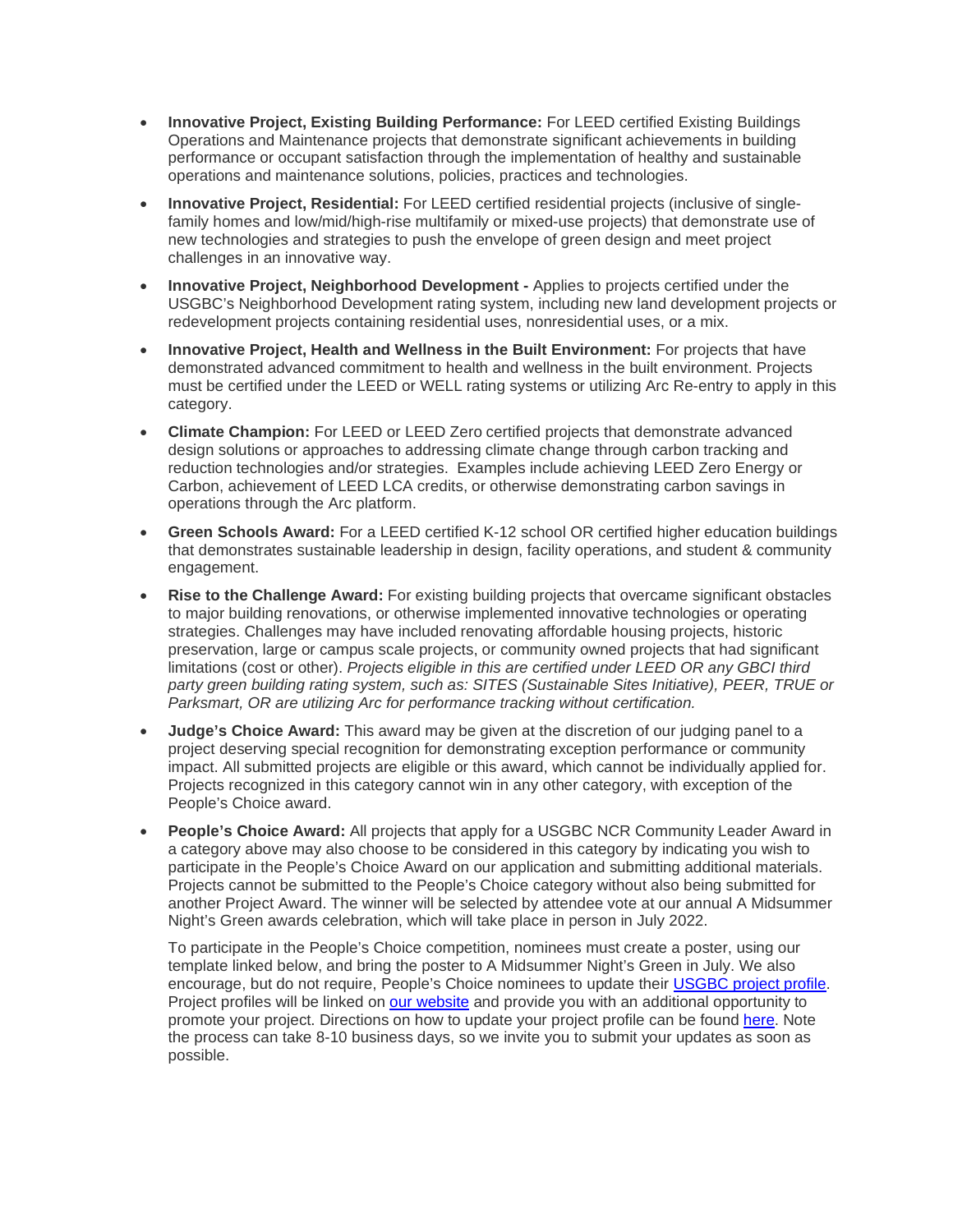All poster content needs to be on one side and should be large enough to read from about a foot away. We require using eco-friendly printing on recyclable poster board and mounting methods.

Visit [this folder](https://usgbc-my.sharepoint.com/:f:/g/personal/lcommunities_usgbc_org/ErKOAJhzfOJIhTfsq7xc0f0BI3nVT7OY5vjIw1FdwUwbFw?e=280ewH) to download the complete poster design template file. Note, you must download and save the template to your computer in order to edit.

### **Individual & Organizational Awards**

Individual & Organizational Awards will be selected by our Market Leadership Advisory Board (MLAB) members to honor an organization and/or a community volunteer(s) who have gone above and beyond in their support of USGBC and advancing green building in the National Capital Region. Awards may be given in the four categories below. Winners will be announced and honored at A Midsummer Night's Green.

- Leadership in Sustainable Business Practices in the USGBC NCR Community
- Excellence in Advancing Health & Wellness in the Built Environment in the USGBC NCR **Community**
- USGBC NCR Volunteer Leadership Award
- Excellence in Government, Advocacy, or Policy in the USGBC NCR Community

## **APPLY FOR A 2022 USGBC NCR [COMMUNITY LEADER](https://usgbc.wufoo.com/forms/q153pdk7115ep7i/) AWARD**

**Nominations are due by May 17, 2022, at 5 pm ET.** Qualified applications will be reviewed by a panel of USGBC members and green building experts. Award finalists will be notified by mid-June and award winners will be announced and honored at the [A Midsummer Night's Green](https://www.amidsummernightsgreen.com/) celebration, which will take place in person in the DC metro area in July 2022.

For more information about USGBC NCR please visit the USGBC NCR website at [https://www.usgbc.org/chapters/usgbc-national-capital-region.](https://www.usgbc.org/chapters/usgbc-national-capital-region) For more information on A Midsummer Night's Green, visit our event website at [https://www.amidsummernightsgreen.com/.](https://www.amidsummernightsgreen.com/) For questions about the awards nomination process, please contact Jennie Wellman-Andryuk at [jwellman@usgbc.org.](mailto:jwellman@usgbc.org)

#### **USGBC NCR Community Territory**

USGBC NCR serves the District of Columbia; Montgomery and Prince George's counties in Maryland; and northern Virginia, including the following counties: Frederick, Loudon, Shenandoah, Prince William, Stafford, Fairfax, and Arlington. Visit [this page](https://www.amidsummernightsgreen.com/awards-territories) for further explanation.

Projects in Maryland or Virginia not in one of the beforementioned counties should apply for a USGBC Maryland or USGBC Virginia Community Leader Award. The deadline to apply for a 2022 USGBC Maryland award closes on April 18, with an extension available to April 25. Please sign up for the USGBC [Maryland newsletter](https://build.usgbc.org/l/413862/2020-05-06/r8mvgx) to be informed when the 2023 call for nominations is available. The 2022 USGBC Virginia awards call for nominations will open in late summer or early fall of 2022. Please sign up for the [USGBC Virginia newsletter](https://build.usgbc.org/l/413862/2020-05-06/r8n3j4) to be informed when that call opens.

Please contact [Jennie Wellman-Andryuk](mailto:jwellman@usgbc.org) if you have questions about which community award program you should apply to.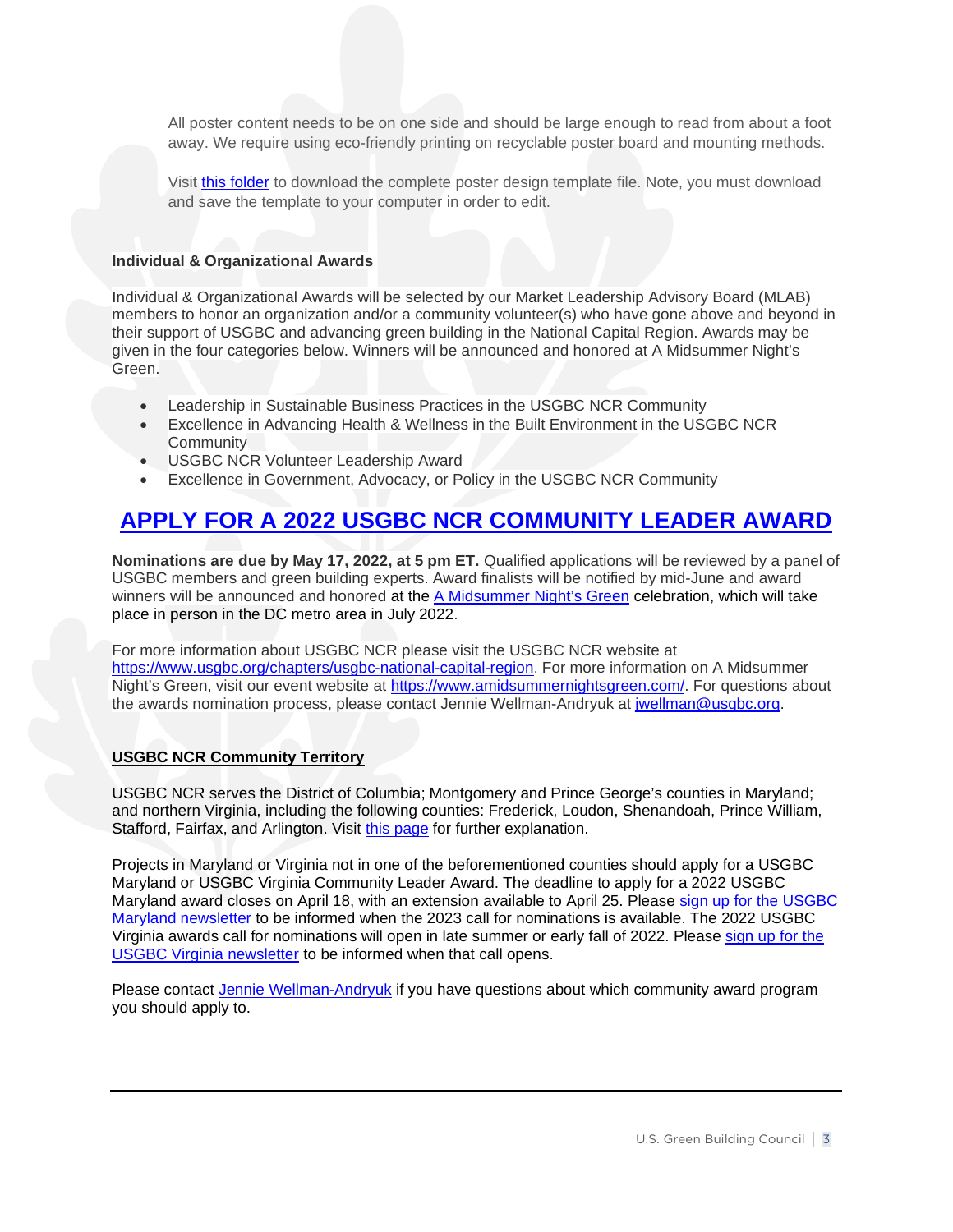### **Application Question Preview – [please apply online](https://usgbc.wufoo.com/forms/q153pdk7115ep7i/) by May 17, 2022.**

*NOTE: ALL AWARD CATEGORIES REQUIRE PROJECT IMAGES.* You may submit up to **SIX IMAGES** total. The second page of the application will allow you to upload your images as six different files of up to 10 MB each. You may choose to combine images into a single file, as long as it is under the 10 MB limit. If your file contains multiple images, each image counts as one. Please do not submit large portfolios or marketing brochures. Only six images will be passed on to the judges.

Files may be PDFs, PNGs, or JPEGs. Captions are allowed by not required. Images will be shared electronically with the judges. There are no resolution requirements.

Innovative Project – New Construction, Interiors, Existing Building Performance, Residential, and Neighborhood Development:

- Link to your project's listing on USGBC.org available at<http://www.usgbc.org/projects>
- List the organizations involved in the project team and their role.
- Provide a brief description of the project scope and goals. (200 word limit)
- Share a list of sustainable strategies used in the project, and why they were selected (300 word limit)
- List any challenges faced by the project team, and how they were addressed. (300 word limit)
- Provide any available performance data (energy usage, cost savings, energy model results, waste diversion rates, water usage rates, IEQ information, etc.) that demonstrates success of the strategies and systems used. (500 word limit) On the second page of the application, you will be able to upload supporting documentation.

Innovative Project – Health and Wellness in the Built Environment

- Link to your project's listing on USGBC.org available at<http://www.usgbc.org/projects> and/or WELL scorecard and/or Arc project number
- List the organizations involved in the project team and their role.
- Provide a brief description of the project scope and goals. (200 word limit)
- Share a list of strategies used to promote sustainability, health and wellness in the project, and why they were selected. (300 word limit)
- List any challenges faced by the project team, and how they were addressed. (300 word limit)
- Provide any available performance data (energy usage, cost savings, energy model results, waste diversion rates, water usage rates, IEQ information, etc.) that demonstrates success of the strategies and systems used. (500 word limit) On the second page of the application, you will be able to upload supporting documentation.

Climate Champion:

- Link to your project's listing on USGBC.org available at<http://www.usgbc.org/projects> and/or Arc project number
- List the organizations involved in the project team and their role.
- Provide a brief description of the project scope and goals. (200 word limit)
- Share a list of LEED credits pursued or carbon reduction sustainable strategies used in the project, and why they were selected. (300 word limit)
- List any challenges faced by the project team, and how they were addressed. (300 word limit)
- Provide any available performance data (energy usage, cost savings, energy model results, waste diversion rates, water usage rates, IEQ information, etc.) that demonstrates success of the strategies and systems used. (500 word limit) On the second page of the application, you will be able to upload supporting documentation.

Green Schools Award:

- Link to your project's listing on USGBC.org available at<http://www.usgbc.org/projects>
- List the organizations involved in the project team and their role.
- Provide a brief description of the project scope and goals. (200 word limit)